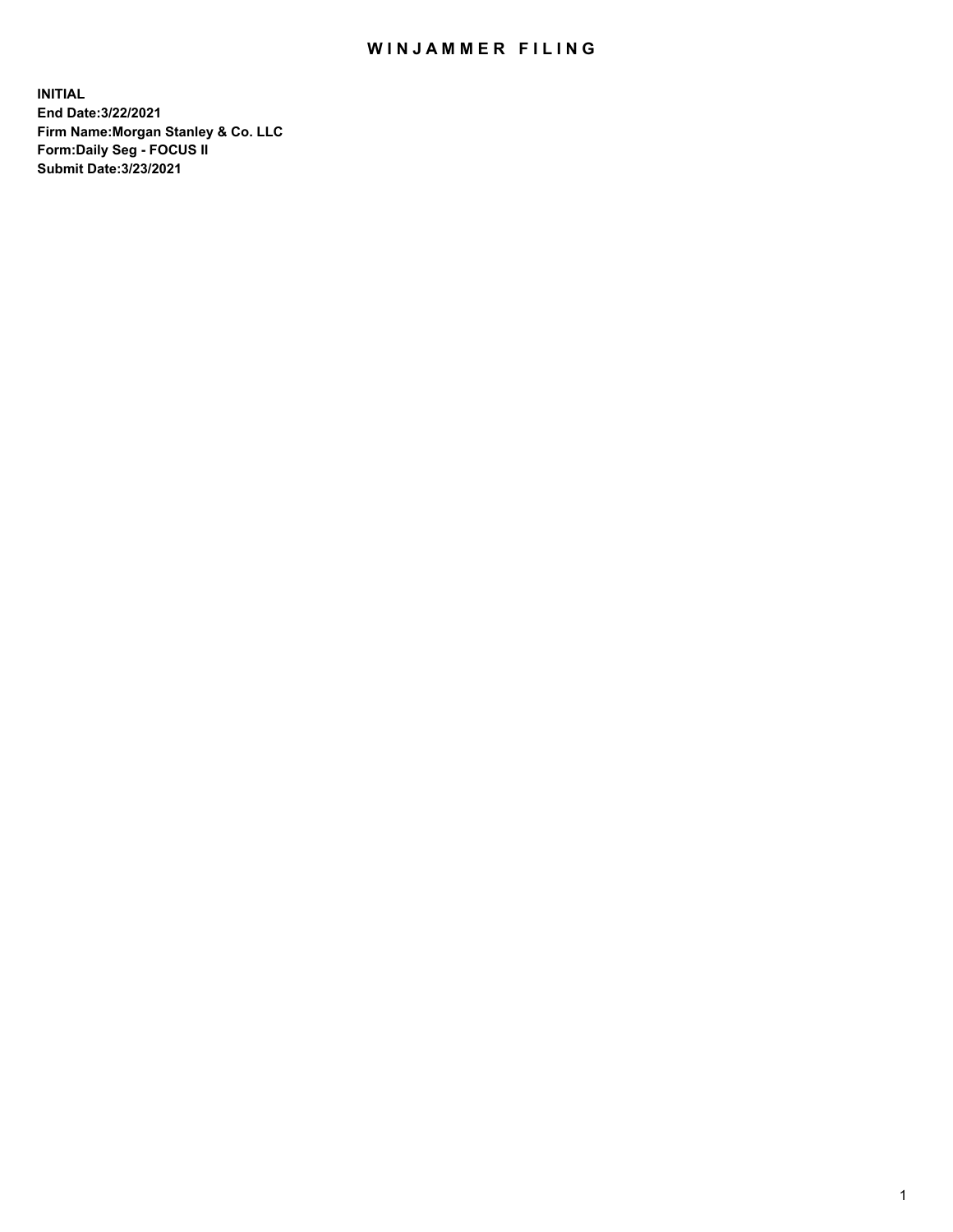**INITIAL End Date:3/22/2021 Firm Name:Morgan Stanley & Co. LLC Form:Daily Seg - FOCUS II Submit Date:3/23/2021 Daily Segregation - Cover Page**

| Name of Company                                                                                                                                                                                                                                                                                                                | <b>Morgan Stanley &amp; Co. LLC</b>                         |
|--------------------------------------------------------------------------------------------------------------------------------------------------------------------------------------------------------------------------------------------------------------------------------------------------------------------------------|-------------------------------------------------------------|
| <b>Contact Name</b>                                                                                                                                                                                                                                                                                                            | <b>Ikram Shah</b>                                           |
| <b>Contact Phone Number</b>                                                                                                                                                                                                                                                                                                    | 212-276-0963                                                |
| <b>Contact Email Address</b>                                                                                                                                                                                                                                                                                                   | Ikram.shah@morganstanley.com                                |
| FCM's Customer Segregated Funds Residual Interest Target (choose one):<br>a. Minimum dollar amount: ; or<br>b. Minimum percentage of customer segregated funds required:% ; or<br>c. Dollar amount range between: and; or<br>d. Percentage range of customer segregated funds required between:% and%.                         | 235,000,000<br><u>0</u><br>0 <sub>0</sub><br>0 <sub>0</sub> |
| FCM's Customer Secured Amount Funds Residual Interest Target (choose one):<br>a. Minimum dollar amount: ; or<br>b. Minimum percentage of customer secured funds required:%; or<br>c. Dollar amount range between: and; or<br>d. Percentage range of customer secured funds required between:% and%.                            | 140,000,000<br><u>0</u><br>0 <sub>0</sub><br>0 <sub>0</sub> |
| FCM's Cleared Swaps Customer Collateral Residual Interest Target (choose one):<br>a. Minimum dollar amount: ; or<br>b. Minimum percentage of cleared swaps customer collateral required:% ; or<br>c. Dollar amount range between: and; or<br>d. Percentage range of cleared swaps customer collateral required between:% and%. | 92,000,000<br><u>0</u><br><u>00</u><br>00                   |

Attach supporting documents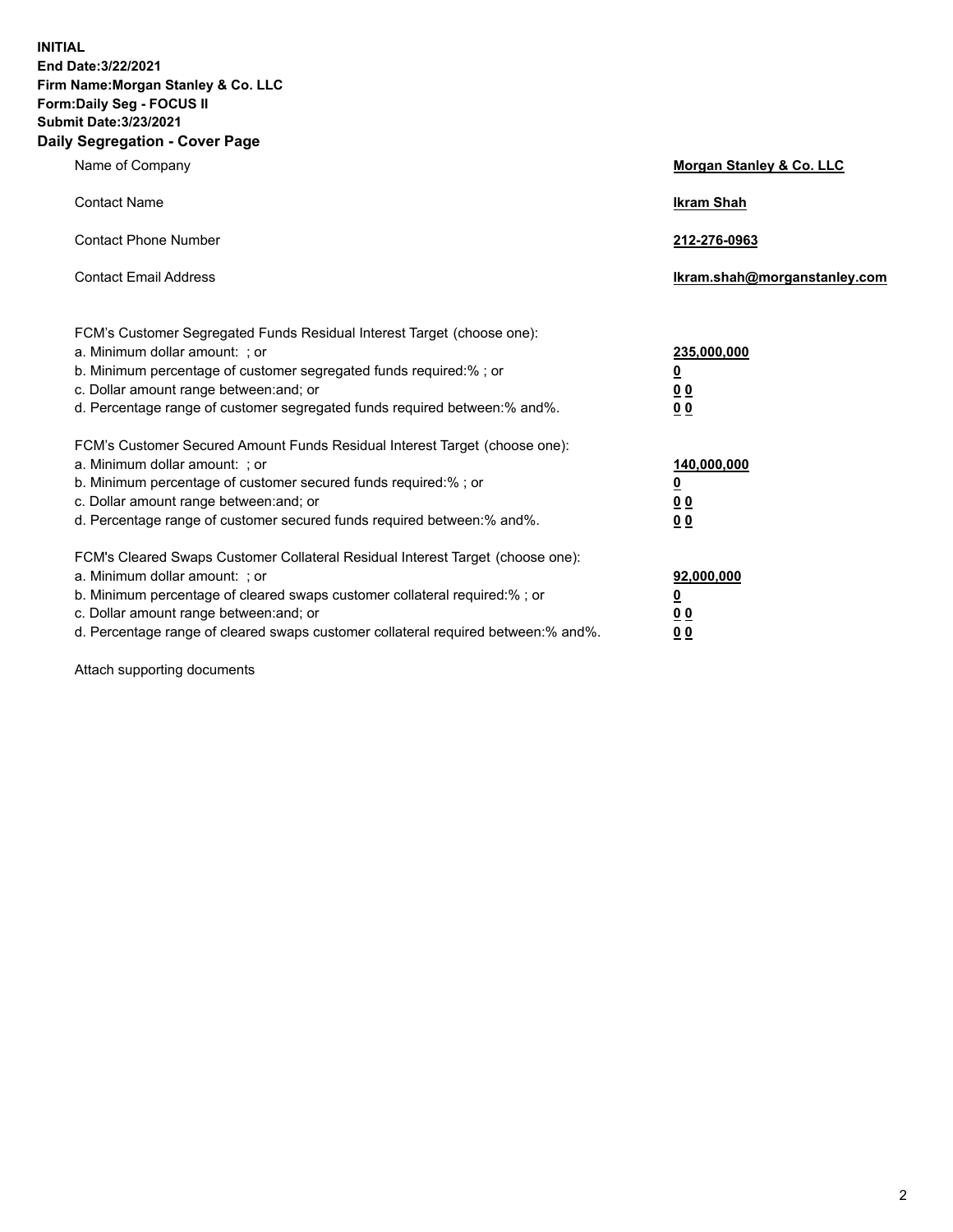## **INITIAL End Date:3/22/2021 Firm Name:Morgan Stanley & Co. LLC Form:Daily Seg - FOCUS II Submit Date:3/23/2021**

## **Daily Segregation - Secured Amounts**

Foreign Futures and Foreign Options Secured Amounts Amount required to be set aside pursuant to law, rule or regulation of a foreign government or a rule of a self-regulatory organization authorized thereunder 1. Net ledger balance - Foreign Futures and Foreign Option Trading - All Customers A. Cash **4,689,196,599** [7315] B. Securities (at market) **2,290,993,521** [7317] 2. Net unrealized profit (loss) in open futures contracts traded on a foreign board of trade **427,050,468** [7325] 3. Exchange traded options a. Market value of open option contracts purchased on a foreign board of trade **22,814,731** [7335] b. Market value of open contracts granted (sold) on a foreign board of trade **-19,826,891** [7337] 4. Net equity (deficit) (add lines 1. 2. and 3.) **7,410,228,428** [7345] 5. Account liquidating to a deficit and account with a debit balances - gross amount **35,605,509** [7351] Less: amount offset by customer owned securities **-35,156,004** [7352] **449,505** [7354] 6. Amount required to be set aside as the secured amount - Net Liquidating Equity Method (add lines 4 and 5) 7. Greater of amount required to be set aside pursuant to foreign jurisdiction (above) or line 6. FUNDS DEPOSITED IN SEPARATE REGULATION 30.7 ACCOUNTS 1. Cash in banks A. Banks located in the United States **464,864,240** [7500] B. Other banks qualified under Regulation 30.7 **883,326,580** [7520] **1,348,190,820** [7530] 2. Securities A. In safekeeping with banks located in the United States **546,842,953** [7540] B. In safekeeping with other banks qualified under Regulation 30.7 **22,944,666** [7560] **569,787,619** [7570] 3. Equities with registered futures commission merchants A. Cash **23,180,960** [7580] B. Securities **0** [7590] C. Unrealized gain (loss) on open futures contracts **-2,750,279** [7600] D. Value of long option contracts **0** [7610] E. Value of short option contracts **0** [7615] **20,430,681** [7620] 4. Amounts held by clearing organizations of foreign boards of trade A. Cash **0** [7640] B. Securities **0** [7650] C. Amount due to (from) clearing organization - daily variation **0** [7660] D. Value of long option contracts **0** [7670] E. Value of short option contracts **0** [7675] **0** [7680] 5. Amounts held by members of foreign boards of trade A. Cash **3,578,442,323** [7700] B. Securities **1,721,205,902** [7710] C. Unrealized gain (loss) on open futures contracts **429,800,747** [7720] D. Value of long option contracts **22,814,731** [7730] E. Value of short option contracts **-19,826,891** [7735] **5,732,436,812** [7740] 6. Amounts with other depositories designated by a foreign board of trade **0** [7760] 7. Segregated funds on hand **0** [7765] 8. Total funds in separate section 30.7 accounts **7,670,845,932** [7770] 9. Excess (deficiency) Set Aside for Secured Amount (subtract line 7 Secured Statement Page 1 from Line 8)

- 10. Management Target Amount for Excess funds in separate section 30.7 accounts **140,000,000** [7780]
- 11. Excess (deficiency) funds in separate 30.7 accounts over (under) Management Target **120,167,999** [7785]

**0** [7305]

**7,410,677,933** [7355]

## **7,410,677,933** [7360]

**260,167,999** [7380]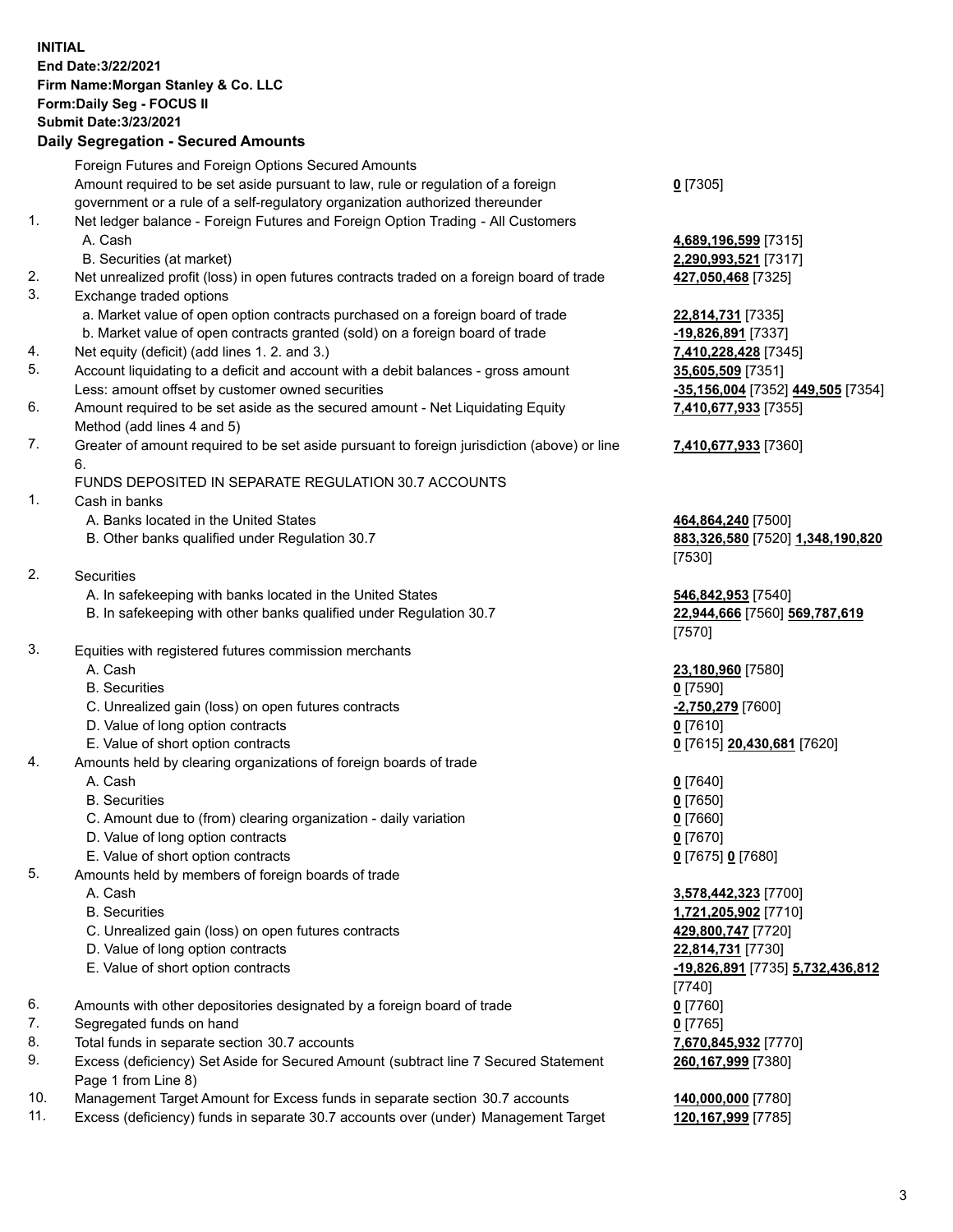**INITIAL End Date:3/22/2021 Firm Name:Morgan Stanley & Co. LLC Form:Daily Seg - FOCUS II Submit Date:3/23/2021 Daily Segregation - Segregation Statement** SEGREGATION REQUIREMENTS(Section 4d(2) of the CEAct) 1. Net ledger balance A. Cash **17,522,570,863** [7010] B. Securities (at market) **8,224,700,927** [7020] 2. Net unrealized profit (loss) in open futures contracts traded on a contract market **-299,654,302** [7030] 3. Exchange traded options A. Add market value of open option contracts purchased on a contract market **682,225,762** [7032] B. Deduct market value of open option contracts granted (sold) on a contract market **-384,665,639** [7033] 4. Net equity (deficit) (add lines 1, 2 and 3) **25,745,177,611** [7040] 5. Accounts liquidating to a deficit and accounts with debit balances - gross amount **455,343,451** [7045] Less: amount offset by customer securities **-451,714,852** [7047] **3,628,599** [7050] 6. Amount required to be segregated (add lines 4 and 5) **25,748,806,210** [7060] FUNDS IN SEGREGATED ACCOUNTS 7. Deposited in segregated funds bank accounts A. Cash **4,651,119,132** [7070] B. Securities representing investments of customers' funds (at market) **0** [7080] C. Securities held for particular customers or option customers in lieu of cash (at market) **1,052,416,072** [7090] 8. Margins on deposit with derivatives clearing organizations of contract markets A. Cash **12,893,208,151** [7100] B. Securities representing investments of customers' funds (at market) **0** [7110] C. Securities held for particular customers or option customers in lieu of cash (at market) **7,172,284,855** [7120] 9. Net settlement from (to) derivatives clearing organizations of contract markets **59,261,358** [7130] 10. Exchange traded options A. Value of open long option contracts **682,225,762** [7132] B. Value of open short option contracts **and the set of our original contracts -384,665,639** [7133] 11. Net equities with other FCMs A. Net liquidating equity **8,804,408** [7140] B. Securities representing investments of customers' funds (at market) **0** [7160] C. Securities held for particular customers or option customers in lieu of cash (at market) **0** [7170] 12. Segregated funds on hand **0** [7150] 13. Total amount in segregation (add lines 7 through 12) **26,134,654,099** [7180] 14. Excess (deficiency) funds in segregation (subtract line 6 from line 13) **385,847,889** [7190] 15. Management Target Amount for Excess funds in segregation **235,000,000** [7194]

16. Excess (deficiency) funds in segregation over (under) Management Target Amount Excess

**150,847,889** [7198]